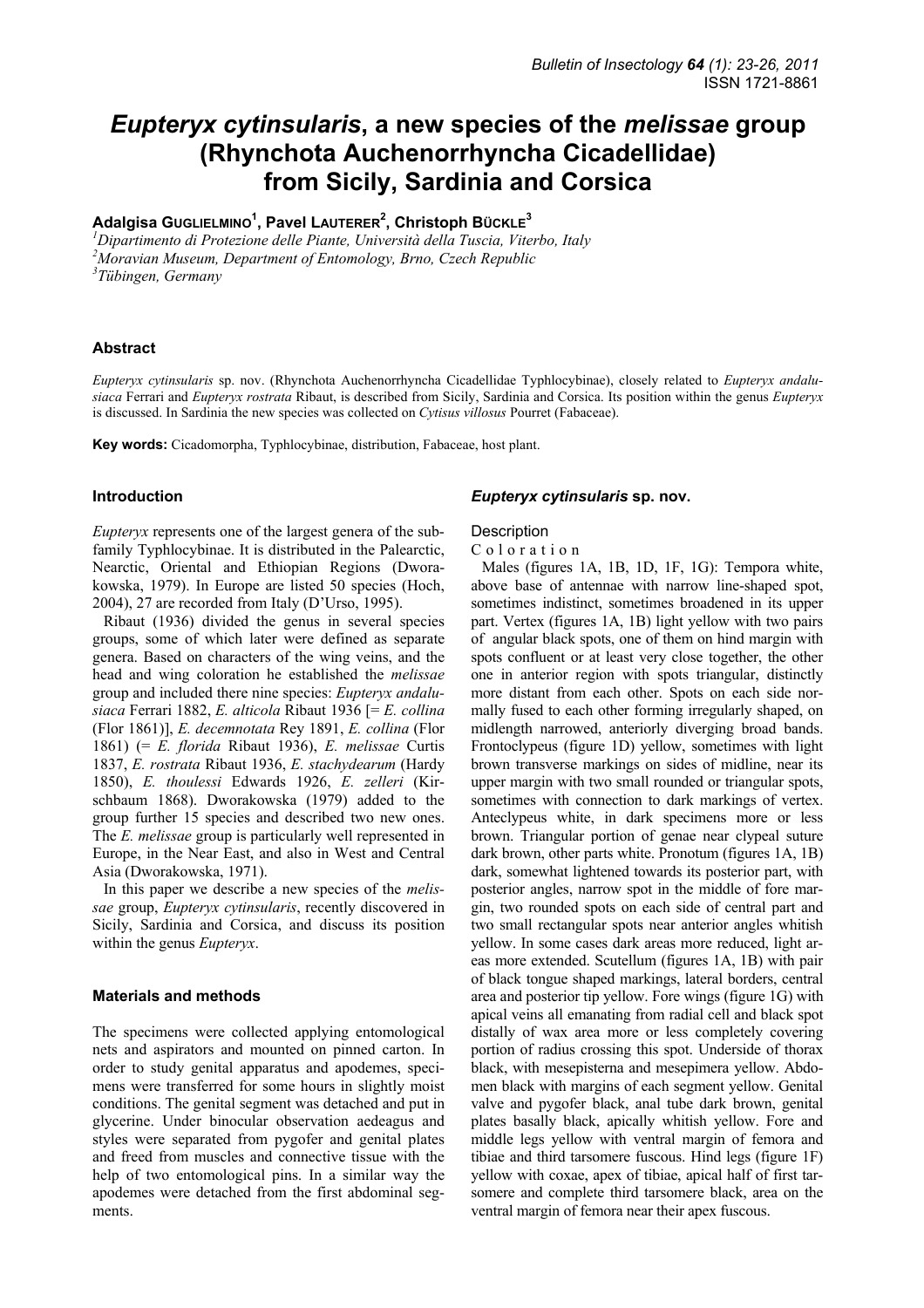

**Figure 1.** *Eupteryx cytinsularis* sp. nov., Sardinia, Monte Limbara (Paratype): Head, pronotum, scutellum, male (A). Head, pronotum, scutellum, male (other specimen) (B). Vertex, female (C). Face, male (D). Face, female (E). Left hind leg, male (F). Left fore wing, male (G).

Females (figures 1C, 1E): As in males with following differences: Linear markings of tempora more distinct, broader; frontoclypeus in its lateral and apical part always dark, anteclypeus always black; black spot distally of wax area of fore wings not covering part of radius crossing this spot; black coloration of hind tibia and tarsus missing or at least less distinct, with apex of tibia, apex of first tarsomere and third tarsomere more or less fuscous. Pregenital segment basally black, apically whitish; pygofer black with yellow ventral margins.

### Male genital apparatus

Styli as figure 2C, processus of pygofer as figure 2D, aedeagus in ventral view (figure 2B) with triangular apex, apical appendages crossing over shaft, in lateral view (figure 2A) very stout, without dorsal thorn, appendages protruding distinctly ventrally of aedeagus shaft.

## Apodemes

Apodemes of  $2<sup>nd</sup>$  abdominal sternum (figure 2E) long, reaching  $6<sup>th</sup>$  sternum.

Measurements

Males: Body length: 2.8-3.1 mm (Holotype 3.1 mm); hind tibia: 1.32-1.42 mm (Holotype 1.36 mm); metatarsus: 0.73-0.81 mm (Holotype 0.78 mm).

Females: Body length: 3.15-3.58 mm; hind tibia: 1.42- 1.61 mm; metatarsus: 0.76-0.83 mm.

# Type series

### Holotype

Male: Italy: Sardinia (Olbia-Tempio Province), Monte Limbara, road SS 392 between Tempio Pausania and Oschiri, km 18.5; ~ 500 m a.s.l.; 14.IV.2007 (locality number 367); Mediterranean forest with *Erica arborea* L., *Quercus suber* L., *Q. ilex* L., *Arbutus unedo* L., *Cytisus villosus* Pourret, *Myrtus communis* L., *Rubus* sp., *Asphodelus* sp., Lamiaceae; Guglielmino and Bückle leg..

#### Paratypes

Same data as holotype; 9 males, 35 females. - Sardinia (Olbia-Tempio Province), Monte Limbara, road to the peak region  $\sim$  900 m from fork with road SS 392 Tempio Pausania - Oschiri; ~ 900 m a.s.l.; 07.VI.2006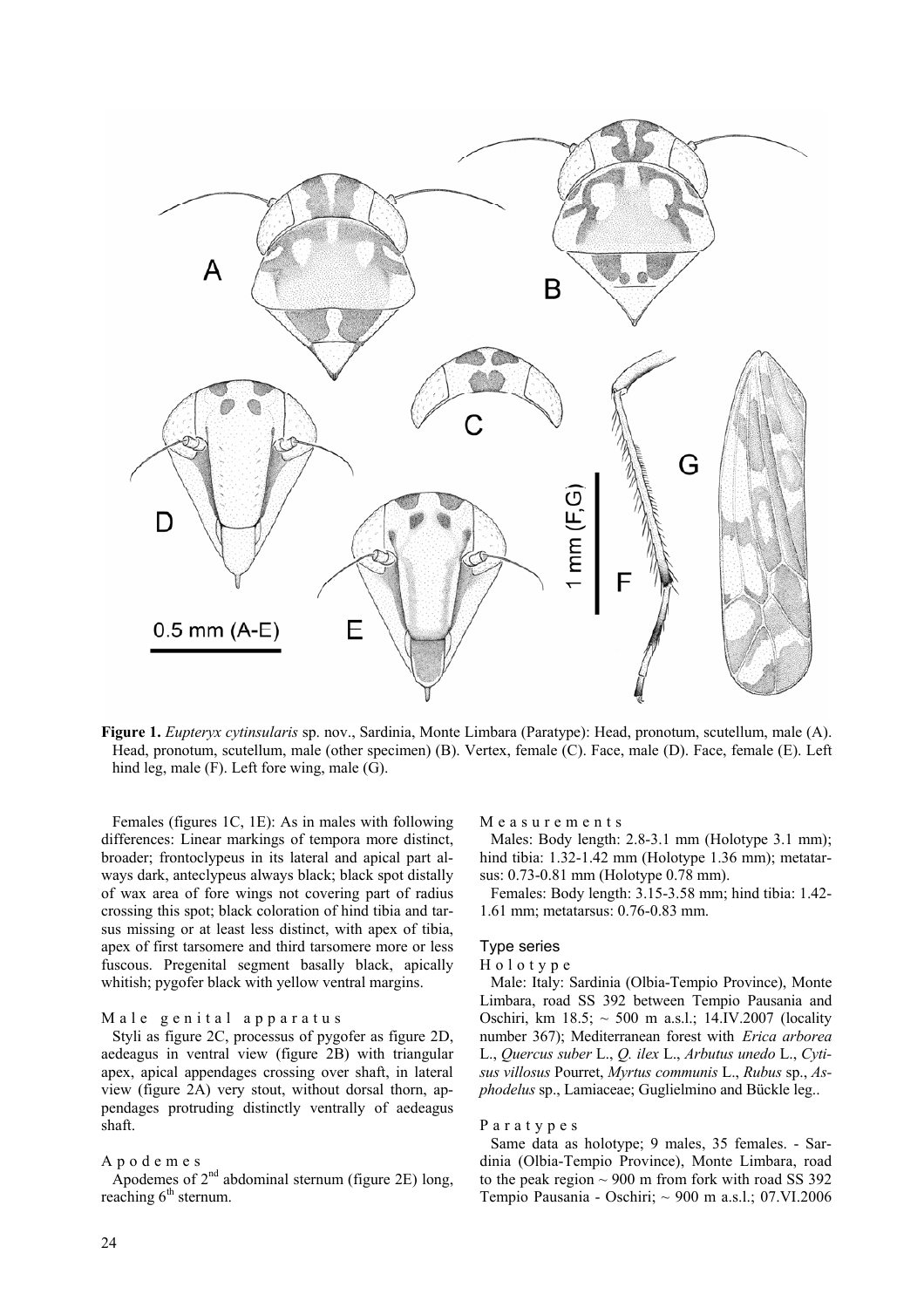

**Figure 2.** *Eupteryx cytinsularis* sp. nov., male, Sardinia, Monte Limbara (Paratype): Aedeagus, lateral view, from the right (A). Aedeagus, ventral view (B). Right genital style, dorsal view (C). Right pygofer lobe, from inside (D). 2nd - 6th abdominal sterna, dorsal view (E).

(locality number 259); mixed forest with *Pinus* sp., *Salix* sp., *Ficus carica* L., *Arbutus unedo* L., *Q. ilex* L. and undergrowth with *E. arborea* L., *Rubus* sp., Gramineae, *Cytisus villosus* Pourret; Bückle and Guglielmino leg.; 11 males, 28 females. - Sicily (Catania Province), Etna, Vacchiera (Pedara), WB0467; 800 m a.s.l.; 09.V.1988; mixed forest with *Q. ilex* L., *Q. pubescens* Willd., and clearings with Poaceae, Brassicaceae, *Euphorbia* sp., *Genista aetnensis* (Biv.) DC.; Guglielmino leg.; 1 male. - Sicily (Catania Province), Etna, Monte Baracca (Linguaglossa), WB0481; 1650 m a.s.l.; 23.VI.1988; mixed forest with *Pinus laricio* Poiret, *Betula aetnensis* Rafin, and clearings with *Pteridium aquilinum* (L.) Kuhn*, Astragalus siculus* Biv., *Festuca*  sp., *Achillea ligustica* All., *Tanacetum siculum* (Guss.) Strobl. and *Linarea purpurea* (L.) Miller; Guglielmino leg.; 1 male. - Sicily (Catania Province), Etna, c/o Case Cucchiara (Maletto), VB9084; 1070 m a.s.l.; 28.V.1988; open forest of *Castanea sativa* Miller and area with herbaceous vegetation with Poaceae, *Urtica* sp., *Rubus* sp., *P. aquilinum* (L.) Kuhn; Guglielmino leg.; 4 males. - France: Corsica, Bains de Guitera, surroundings of Travo river; 680 m a.s.l.; 06.IV.2006; meadow with *Olea europaea* L. and *Phillyrea* sp.; Václav Čermák leg.; 1 male.

Holotype, 78 paratypes from Sardinia and one paratype from Sicily are deposited in Dipartimento di Prote-

zione delle Piante, Università della Tuscia, Viterbo, Italy (collection Guglielmino), 5 paratypes from Sicily are in Dipartimento di Biologia "Marcello La Greca", Università di Catania, Italy (collection D'Urso), 5 paratypes from Sardinia and one paratype from Corsica are in Moravian Museum, Brno, Czech Republic.

### **Distribution**

The species is known up to now from Monte Etna in Sicily, Monte Limbara in Sardinia and Bain de Guitera in Corsica.

### Biology

The populations in Sardinia were found on small shrubs of *Cytisus villosus* Pourret (Fabaceae) in a dry mediterranean forest at about 500 m (in April) and 900 m (in June) respectively, the specimens in Sicily were collected in open forests between 800 and 1650 m (in May and June), and the specimen from Corsica on a meadow with *Olea europaea* L. and *Phillyrea* sp. at 680 m (in April).

# Derivatio nominis

The name of this species derives from the combination of the host plant genus in Sardinia, *Cytisus*, and its distribution on the islands Sicily, Sardinia and Corsica.